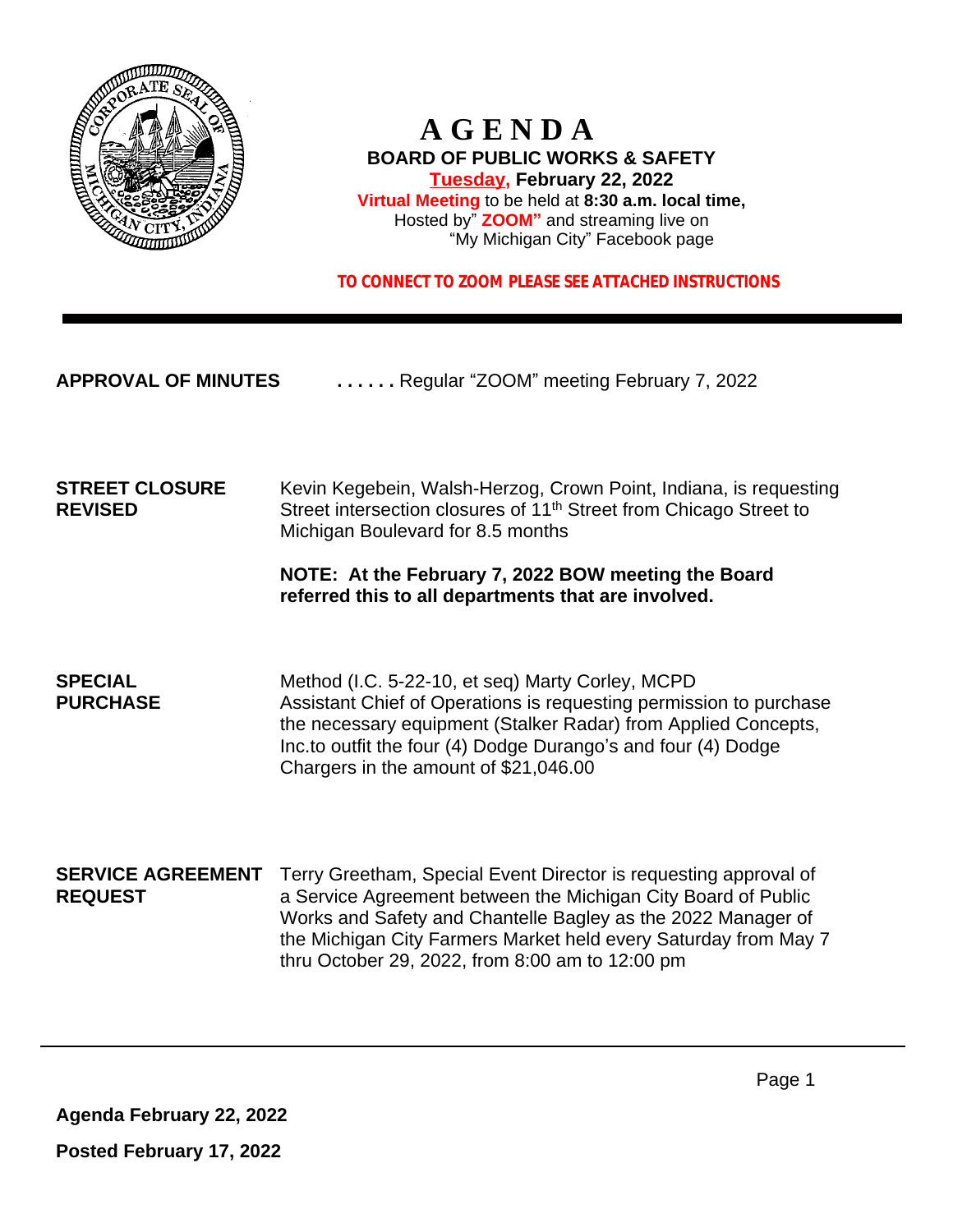| <b>GRANT</b>                            | Nicole Baker, Northern Indiana Commuter Transportation District                                                                                                                                                                                                                                                                                                                  |  |  |
|-----------------------------------------|----------------------------------------------------------------------------------------------------------------------------------------------------------------------------------------------------------------------------------------------------------------------------------------------------------------------------------------------------------------------------------|--|--|
| <b>EASEMENT</b>                         | (NICTD), is requesting the easements to be granted to NICTD                                                                                                                                                                                                                                                                                                                      |  |  |
| <b>REQUEST</b>                          | construction of the Double Track NWI Rail Project                                                                                                                                                                                                                                                                                                                                |  |  |
|                                         | NOTE: At the February 7th BOW meeting the portion requesting<br>easements to be granted to NICTD was TABLED until the February<br>22, 2022 meeting.                                                                                                                                                                                                                              |  |  |
| <b>STREET CLOSURE</b><br><b>REQUEST</b> | Sean Rathbun, Notre Dame Catholic School is requesting a street<br>closure on Moore Road to Lake Shore Drive for their Annual Notre<br>Dame Catholic School St. Patrick's Day 5K Run from 7:45 a.m. to<br>10:00 a.m. on March 19, 2022.                                                                                                                                          |  |  |
| <b>2022 POLICY AND</b>                  | Terry Greetham, Michigan City Special Event Director is requesting                                                                                                                                                                                                                                                                                                               |  |  |
| <b>PROCEDURE</b>                        | to update the Michigan City's Farmers Market Policy and                                                                                                                                                                                                                                                                                                                          |  |  |
| <b>UPDATE</b>                           | Procedures for 2022                                                                                                                                                                                                                                                                                                                                                              |  |  |
| <b>REMOVAL OF</b>                       | Robert Harte, Lakeside Townhomes LLC, is requesting the removal                                                                                                                                                                                                                                                                                                                  |  |  |
| "NO PARKING"                            | of a "No Parking" sign on Lake Avenue for improvement of the right                                                                                                                                                                                                                                                                                                               |  |  |
| <b>SIGN</b>                             | of way to allow for public parallel parking                                                                                                                                                                                                                                                                                                                                      |  |  |
| <b>AMENDMENT TO</b><br><b>CONTRACT</b>  | Terry Greetham, Michigan City Special Event Director is requesting<br>to amend the contract approved in December 2021 between the<br>Board of Public Works and Safety and the Sand Lovers, LLC,<br>10391 Russell Road, Bokeelia, FI for professional services for the<br>Michigan City Singing Sands Festival event to be held on June 3-5,<br>2022 for an additional \$3,000.00 |  |  |

**Agenda February 22, 2022**

**Posted February 17, 2022**

Page 2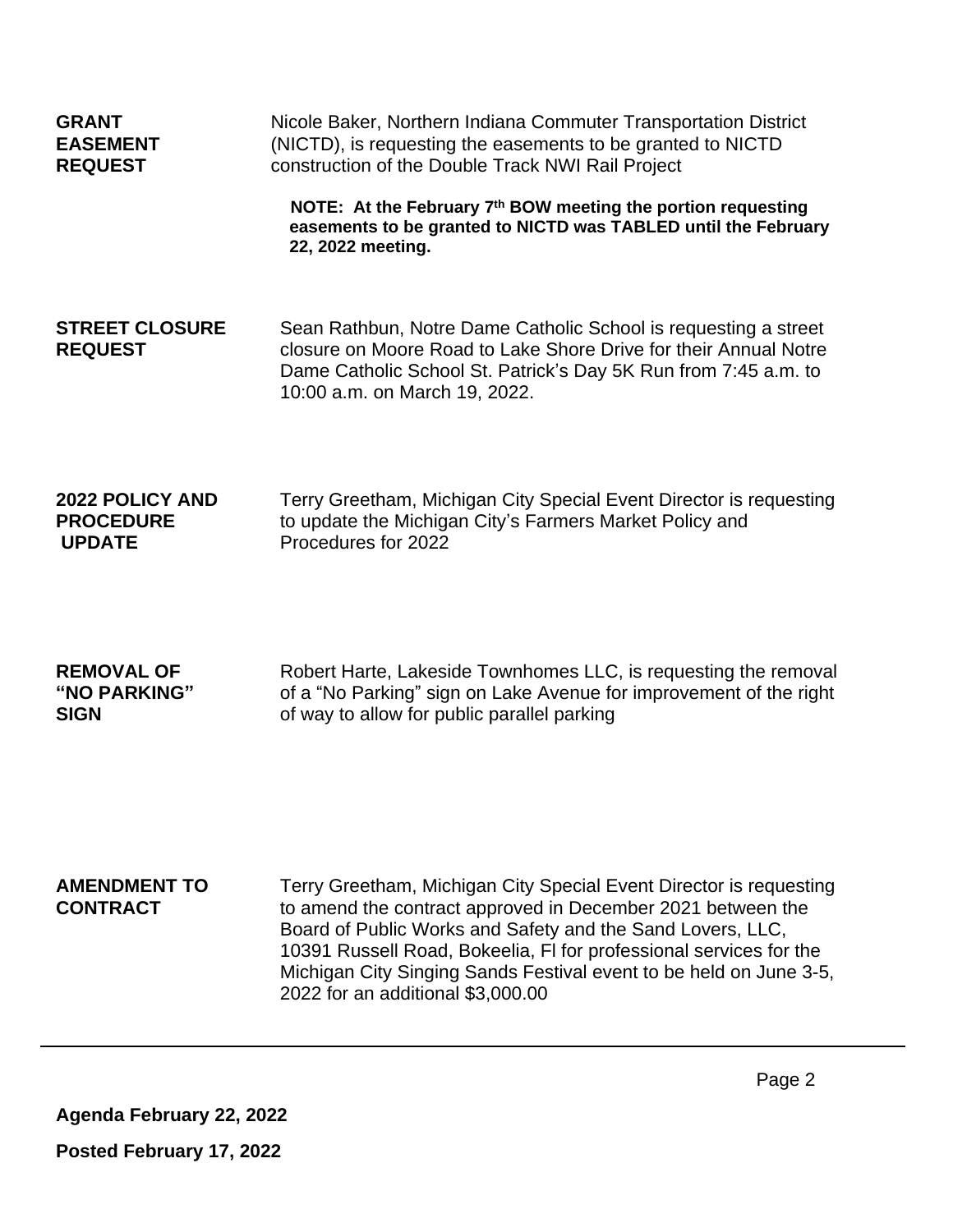| <b>AGREEMENT FOR</b><br><b>PROFESSIONAL</b><br><b>SERVICES</b> | Aaron Borngraber, Associate Planner, is requesting the approval of<br>the annual CAP with the "Indiana Landmark Agency" for<br>professional services in the sum of \$7,000.00 (Commence: January<br>1, to December 31, 2022)          |
|----------------------------------------------------------------|---------------------------------------------------------------------------------------------------------------------------------------------------------------------------------------------------------------------------------------|
| <b>STREET</b><br><b>CLOSURE</b><br><b>REQUEST</b>              | Christine Kiser, Michigan City is requesting to have their Annual<br>event "Runnin' for Prestin" on Saturday, September 17, 2022 from<br>7:45 a.m. to 9:30 a.m.                                                                       |
| <b>REQUEST</b><br><b>FOR DEAD END</b><br><b>STREET SIGN</b>    | Marty and Judy Dickens, 113 Gleason Court, Michigan City is<br>requesting a "Dead-End sign at the entrance of their street                                                                                                            |
| <b>RESOLUTION</b>                                              | ACCEPTING TRANSFER OF REAL PROPERTY COMMONLY<br>KNOWN AS WEST 10TH STREET FROM THE MICHIGAN CITY<br><b>REDEVELOPMENT COMMISSION</b><br>Virginia Keating, President                                                                    |
| <b>DEDICATION OF</b><br><b>ROAD REQUEST</b>                    | Ann Marie Woolwine, Attorney on behalf of Dunescape<br>Beachwalk LLC & Whisper Dunes Homeowners Association Inc. is<br>requesting a road dedication of 130 feet of Whisper Dunes<br>Subdivision within the City's public right of way |
| <b>STREET</b><br><b>CLOSURE</b><br><b>REQUEST</b>              | Krista Rose, Ameraco Engineering, Valparaiso, IN is requesting<br>a street closure on March 21,2022 from 8:00 a.m. to 4:30 p.m. for<br>the installation of two (2) groundwater monitoring wells                                       |

**Agenda February 22, 2022**

 $\hat{\boldsymbol{\theta}}$ 

**Posted February 17, 2022**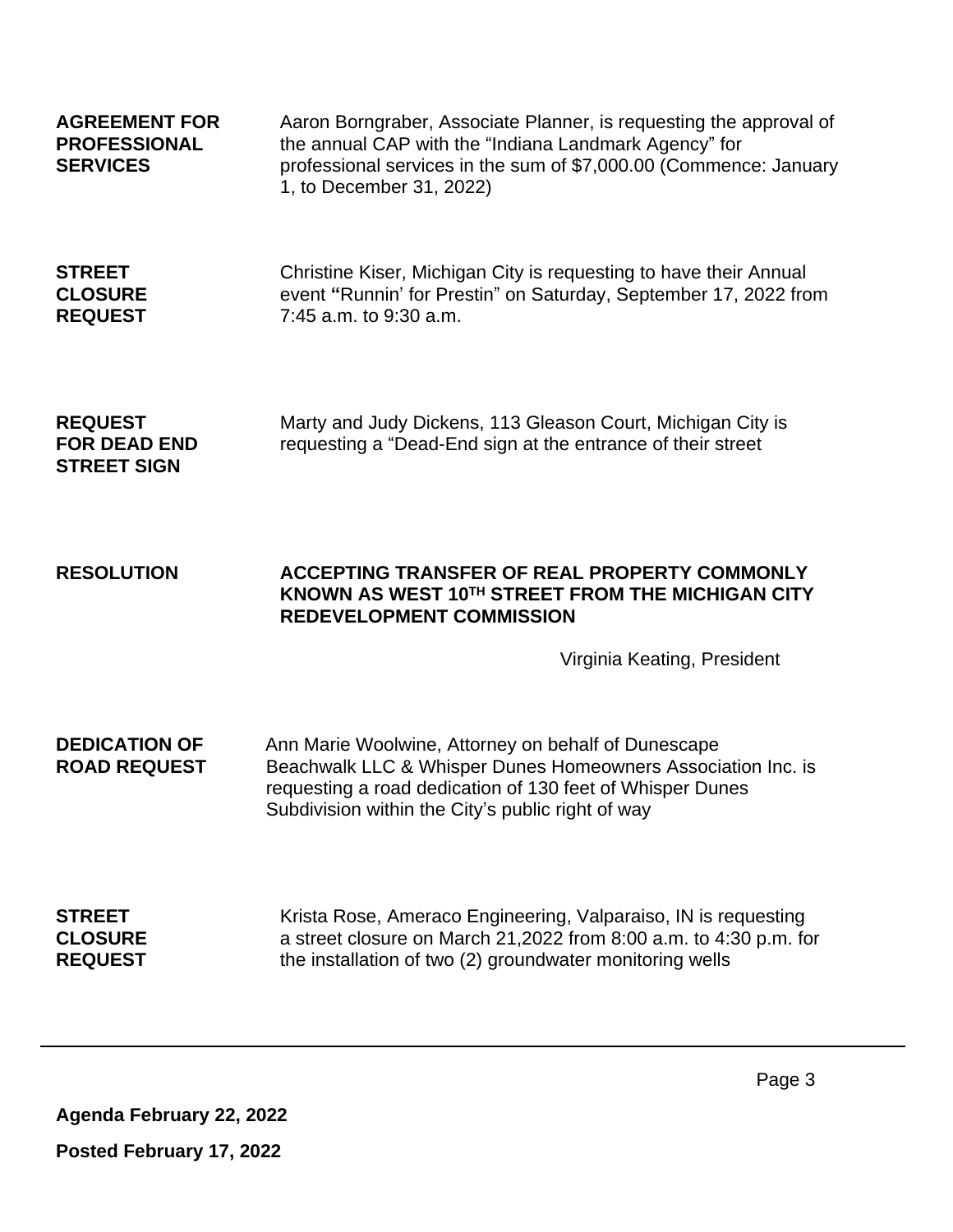| <b>PAYROLL DOCKET</b> | <b>February 1, 2022</b>  |          |              |
|-----------------------|--------------------------|----------|--------------|
|                       | <b>City Payroll</b>      | \$       | 216,072.41   |
| <b>PAYROLL DOCKET</b> | <b>February 11, 2022</b> |          |              |
|                       | <b>City Payroll</b>      | \$       | 769,646.01   |
| <b>CLAIMS DOCKET</b>  | <b>February 22, 2022</b> |          |              |
|                       | <b>Municipal Claims</b>  |          | 1,501,066.37 |
|                       | <b>CDBG</b>              | \$\$\$\$ | 43.95        |
|                       | <b>Health &amp; Life</b> |          | 188,220.88   |
|                       | <b>Workers COMP</b>      |          | 31,717.97    |
|                       | <b>Total Claims -</b>    | \$       | 1,721,049.17 |

**UNFINISHED BUSINESS** – Pending Items

**PUBLIC COMMENT**

 $\hat{\boldsymbol{r}}$ 

**Agenda February 22, 2022 Posted February 17, 2022**

Page 4